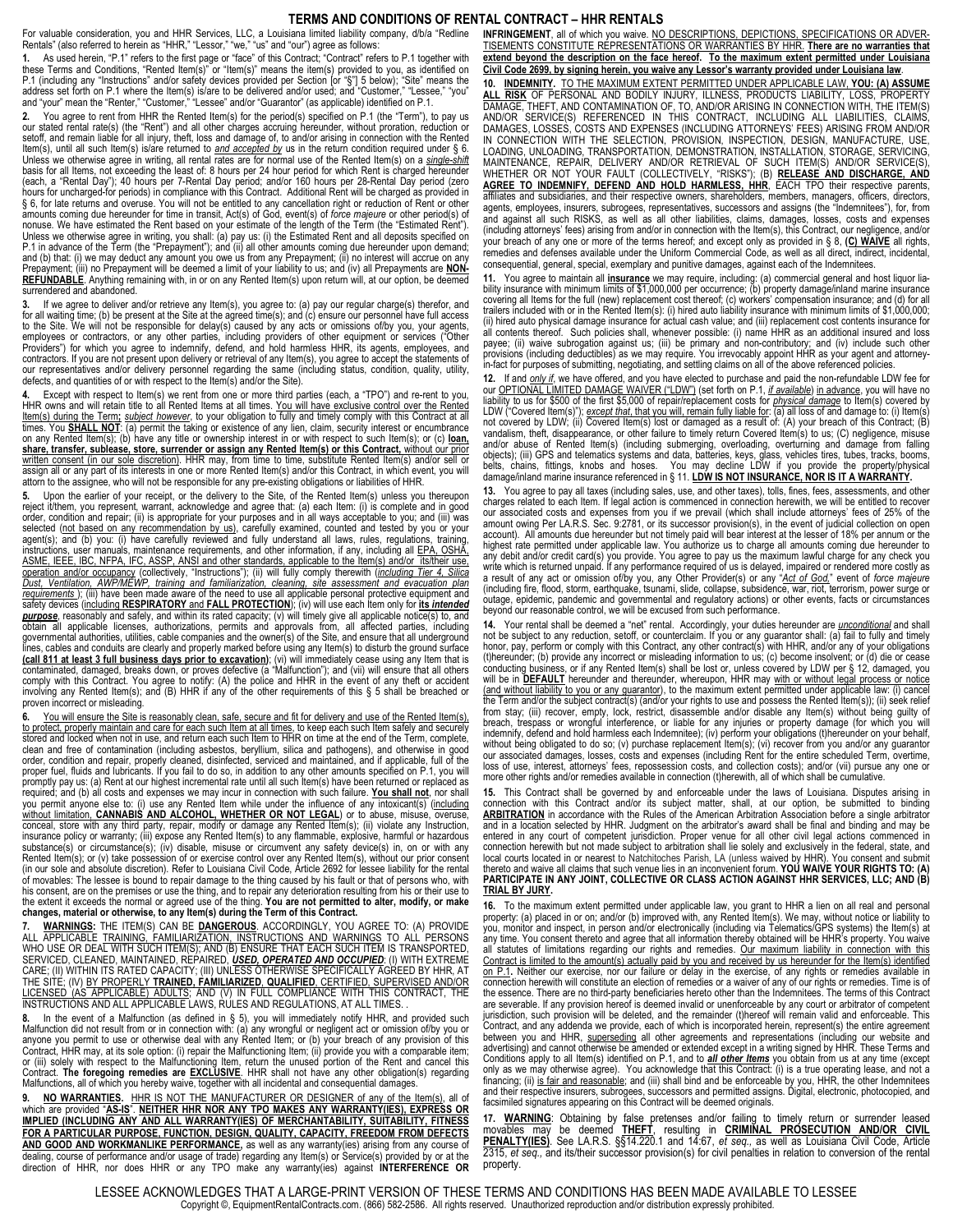## **TERMS AND CONDITIONS OF RENTAL CONTRACT (Enlarged Version)**

For valuable consideration, you and HHR Services, LLC, a Louisiana limited liability company, d/b/a "Redline Rentals" (also referred to herein as "HHR," "Lessor," "we," "us" and "our") agree as follows:

As used herein, "P.1" refers to the first page or "face" of this Contract; "Contract" refers to P.1 together with these Terms and Conditions, "Rented Item(s)" or "Item(s)" means the item(s) provided to you, as identified on P.1 (including any "Instructions" and/or safety devices provided per Section [or "§"] 5 below); "Site" means the address set forth on P.1 where the Item(s) is/are to be delivered and/or used; and "Customer," "Lessee," "you" and "your" mean the "Renter," "Customer," "Lessee" and/or "Guarantor" (as applicable) identified on P.1.

**2.** You agree to rent from HHR the Rented Item(s) for the period(s) specified on P.1 (the "Term"), to pay us our stated rental rate(s) (the "Rent") and all other charges accruing hereunder, without proration, reduction or setoff, and remain liable for all injury, theft, loss and damage of, to and/or arising in connection with the Rented Item(s), until all such Item(s) is/are returned to *and accepted by* us in the return condition required under § 6. Unless we otherwise agree in writing, all rental rates are for normal use of the Rented Item(s) on a *single-shift* basis for all Items, not exceeding the least of: 8 hours per 24 hour period for which Rent is charged hereunder (each, a "Rental Day"); 40 hours per 7-Rental Day period; and/or 160 hours per 28-Rental Day period (zero hours for uncharged-for periods) in compliance with this Contract. Additional Rent will be charged as provided in § 6, for late returns and overuse. You will not be entitled to any cancellation right or reduction of Rent or other amounts coming due hereunder for time in transit, Act(s) of God, event(s) of *force majeure* or other period(s) of nonuse. We have estimated the Rent based on your estimate of the length of the Term (the "Estimated Rent"). Unless we otherwise agree in writing, you shall: (a) pay us: (i) the Estimated Rent and all deposits specified on P.1 in advance of the Term (the "Prepayment"); and (ii) all other amounts coming due hereunder upon demand; and (b) that: (i) we may deduct any amount you owe us from any Prepayment; (ii) no interest will accrue on any Prepayment; (iii) no Prepayment will be deemed a limit of your liability to us; and (iv) all Prepayments are **NON-REFUNDABLE**. Anything remaining with, in or on any Rented Item(s) upon return will, at our option, be deemed surrendered and abandoned.

**3.** If we agree to deliver and/or retrieve any Item(s), you agree to: (a) pay our regular charge(s) therefor, and for all waiting time; (b) be present at the Site at the agreed time(s); and (c) ensure our personnel have full access to the Site. We will not be responsible for delay(s) caused by any acts or omissions of/by you, your agents, employees or contractors, or any other parties, including providers of other equipment or services ("Other Providers") for which you agree to indemnify, defend, and hold harmless HHR, its agents, employees, and contractors. If you are not present upon delivery or retrieval of any Item(s), you agree to accept the statements of our representatives and/or delivery personnel regarding the same (including status, condition, quality, utility, defects, and quantities of or with respect to the Item(s) and/or the Site).

**4.** Except with respect to Item(s) we rent from one or more third parties (each, a "TPO") and re-rent to you, HHR owns and will retain title to all Rented Items at all times. You will have exclusive control over the Rented Item(s) during the Term**;** *subject however*, to your obligation to fully and timely comply with this Contract at all times. You **SHALL NOT**: (a) permit the taking or existence of any lien, claim, security interest or encumbrance on any Rented Item(s); (b) have any title or ownership interest in or with respect to such Item(s); or (c) **loan, share, transfer, sublease, store, surrender or assign any Rented Item(s) or this Contract,** without our prior written consent (in our sole discretion). HHR may, from time to time, substitute Rented Item(s) and/or sell or assign all or any part of its interests in one or more Rented Item(s) and/or this Contract, in which event, you will attorn to the assignee, who will not be responsible for any pre-existing obligations or liabilities of HHR.

**5.** Upon the earlier of your receipt, or the delivery to the Site, of the Rented Item(s) unless you thereupon reject it/them, you represent, warrant, acknowledge and agree that: (a) each Item: (i) is complete and in good order, condition and repair; (ii) is appropriate for your purposes and in all ways acceptable to you; and (iii) was selected (not based on any recommendation by us), carefully examined, counted and tested by you or your agent(s); and (b) you: (i) have carefully reviewed and fully understand all laws, rules, regulations, training, instructions, user manuals, maintenance requirements, and other information, if any, including all EPA, OSHA, ASME, IEEE, IBC, NFPA, IFC, ASSP, ANSI and other standards, applicable to the Item(s) and/or its/their use, operation and/or occupancy (collectively, "Instructions"); (ii) will fully comply therewith (*including Tier 4, Silica Dust, Ventilation,*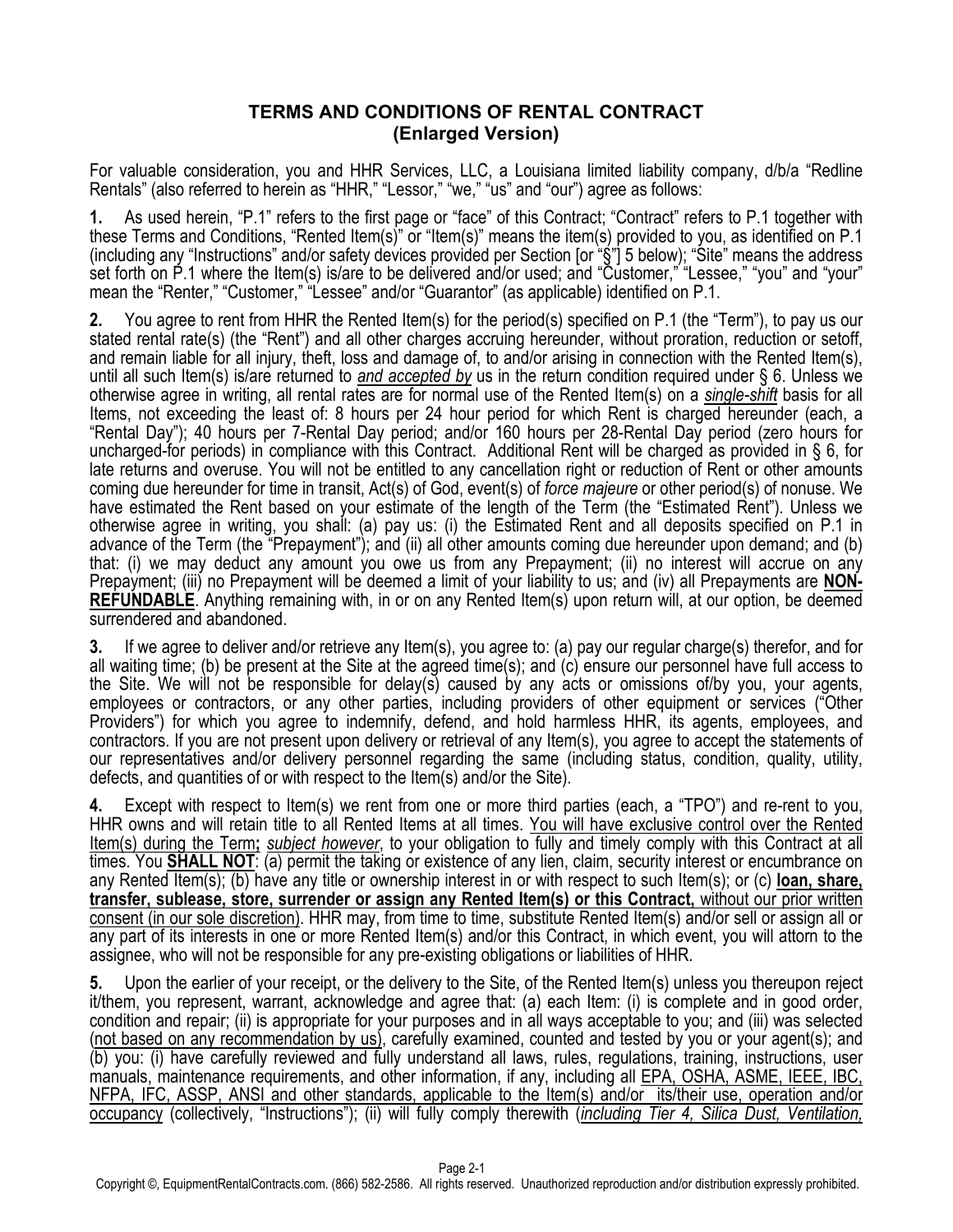*AWP/MEWP, training and familiarization, cleaning, site assessment and evacuation plan requirements* ); (iii) have been made aware of the need to use all applicable personal protective equipment and safety devices (including **RESPIRATORY** and **FALL PROTECTION**); (iv) will use each Item only for **its** *intended purpose*, reasonably and safely, and within its rated capacity; (v) will timely give all applicable notice(s) to, and obtain all applicable licenses, authorizations, permits and approvals from, all affected parties, including governmental authorities, utilities, cable companies and the owner(s) of the Site, and ensure that all underground lines, cables and conduits are clearly and properly marked before using any Item(s) to disturb the ground surface **(call 811 at least 3 full business days prior to excavation)**; (vi) will immediately cease using any Item that is contaminated, damaged, breaks down, or proves defective (a "Malfunction"); and (vii) will ensure that all others comply with this Contract. You agree to notify: (A) the police and HHR in the event of any theft or accident involving any Rented Item(s); and (B) HHR if any of the other requirements of this § 5 shall be breached or proven incorrect or misleading.

**6.** You will ensure the Site is reasonably clean, safe, secure and fit for delivery and use of the Rented Item(s), to protect, properly maintain and care for each such Item at all times, to keep each such Item safely and securely stored and locked when not in use, and return each such Item to HHR on time at the end of the Term, complete, clean and free of contamination (including asbestos, beryllium, silica and pathogens), and otherwise in good order, condition and repair, properly cleaned, disinfected, serviced and maintained, and if applicable, full of the proper fuel, fluids and lubricants. If you fail to do so, in addition to any other amounts specified on P.1, you will promptly pay us: (a) Rent at our highest incremental rate until all such Item(s) have been returned or replaced as required; and (b) all costs and expenses we may incur in connection with such failure. **You shall not**, nor shall you permit anyone else to: (i) use any Rented Item while under the influence of any intoxicant(s) (including without limitation, **CANNABIS AND ALCOHOL, WHETHER OR NOT LEGAL**) or to abuse, misuse, overuse, conceal, store with any third party, repair, modify or damage any Rented Item(s); (ii) violate any Instruction, insurance policy or warranty; (iii) expose any Rented Item(s) to any flammable, explosive, harmful or hazardous substance(s) or circumstance(s); (iv) disable, misuse or circumvent any safety device(s) in, on or with any Rented Item(s); or (v) take possession of or exercise control over any Rented Item(s), without our prior consent (in our sole and absolute discretion). Refer to Louisiana Civil Code, Article 2692 for lessee liability for the rental of movables: The lessee is bound to repair damage to the thing caused by his fault or that of persons who, with his consent, are on the premises or use the thing, and to repair any deterioration resulting from his or their use to the extent it exceeds the normal or agreed use of the thing. **You are not permitted to alter, modify, or make changes, material or otherwise, to any Item(s) during the Term of this Contract.**

**7. WARNINGS:** THE ITEM(S) CAN BE **DANGEROUS**. ACCORDINGLY, YOU AGREE TO: (A) PROVIDE ALL APPLICABLE TRAINING, FAMILIARIZATION, INSTRUCTIONS AND WARNINGS TO ALL PERSONS WHO USE OR DEAL WITH SUCH ITEM(S); AND (B) ENSURE THAT EACH SUCH ITEM IS TRANSPORTED, SERVICED, CLEANED, MAINTAINED, REPAIRED, *USED, OPERATED AND OCCUPIED*: (I) WITH EXTREME CARE; (II) WITHIN ITS RATED CAPACITY; (III) UNLESS OTHERWISE SPECIFICALLY AGREED BY HHR, AT THE SITE; (IV) BY PROPERLY **TRAINED, FAMILIARIZED**, **QUALIFIED**, CERTIFIED, SUPERVISED AND/OR LICENSED (AS APPLICABLE) ADULTS; AND (V) IN FULL COMPLIANCE WITH THIS CONTRACT, THE INSTRUCTIONS AND ALL APPLICABLE LAWS, RULES AND REGULATIONS, AT ALL TIMES. .

**8.** In the event of a Malfunction (as defined in § 5), you will immediately notify HHR, and provided such Malfunction did not result from or in connection with: (a) any wrongful or negligent act or omission of/by you or anyone you permit to use or otherwise deal with any Rented Item; or (b) your breach of any provision of this Contract, HHR may, at its sole option: (i) repair the Malfunctioning Item; (ii) provide you with a comparable item; or (iii) solely with respect to the Malfunctioning Item, return the unused portion of the Rent and cancel this Contract. **The foregoing remedies are EXCLUSIVE**. HHR shall not have any other obligation(s) regarding Malfunctions, all of which you hereby waive, together with all incidental and consequential damages.

**9. NO WARRANTIES.** HHR IS NOT THE MANUFACTURER OR DESIGNER of any of the Item(s), all of which are provided "**AS-IS**". **NEITHER HHR NOR ANY TPO MAKES ANY WARRANTY(IES), EXPRESS OR IMPLIED (INCLUDING ANY AND ALL WARRANTY(IES) OF MERCHANTABILITY, SUITABILITY, FITNESS FOR A PARTICULAR PURPOSE, FUNCTION, DESIGN, QUALITY, CAPACITY, FREEDOM FROM DEFECTS AND**<br>**GOOD AND WORKMANLIKE PERFORMANCE**, as well as any warranty(ies) arising from any course of dealing, course of performance and/or usage of trade) regarding any Item(s) or Service(s) provided by or at the direction of HHR, nor does HHR or any TPO make any warranty(ies) against **INTERFERENCE OR INFRINGEMENT**, all of which you waive. NO DESCRIPTIONS, DEPICTIONS, SPECIFICATIONS OR ADVERTISEMENTS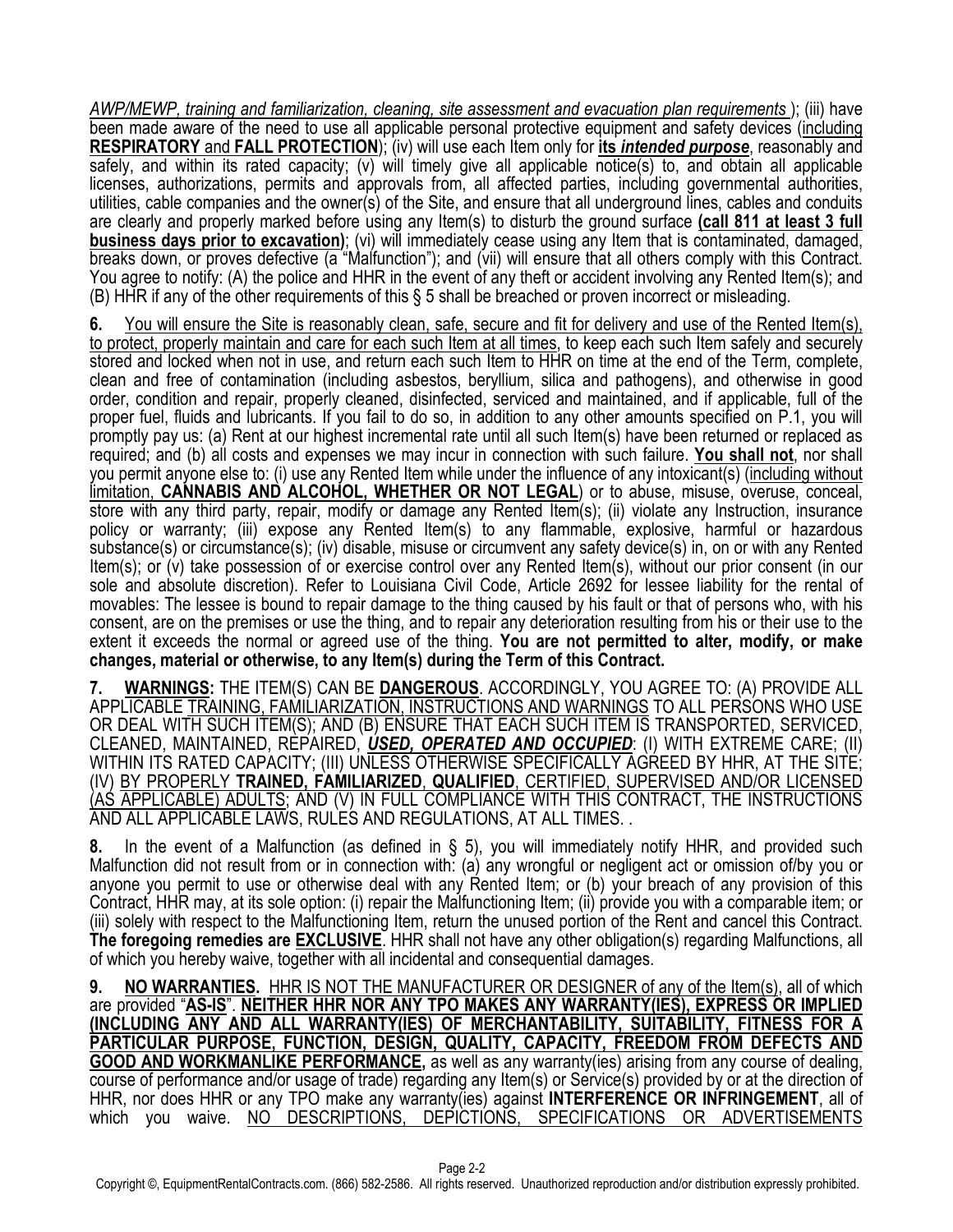CONSTITUTE REPRESENTATIONS OR WARRANTIES BY HHR. **There are no warranties that extend beyond the description on the face hereof. To the maximum extent permitted under Louisiana Civil Code 2699, by signing herein, you waive any Lessor's warranty provided under Louisiana law**.

**10. INDEMNITY.** TO THE MAXIMUM EXTENT PERMITTED UNDER APPLICABLE LAW, **YOU: (A) ASSUME ALL RISK** OF PERSONAL AND BODILY INJURY, ILLNESS, PRODUCTS LIABILITY, LOSS, PROPERTY DAMAGE, THEFT, AND CONTAMINATION OF, TO, AND/OR ARISING IN CONNECTION WITH, THE ITEM(S) AND/OR SERVICE(S) REFERENCED IN THIS CONTRACT, INCLUDING ALL LIABILITIES, CLAIMS, DAMAGES, LOSSES, COSTS AND EXPENSES (INCLUDING ATTORNEYS' FEES) ARISING FROM AND/OR IN CONNECTION WITH THE SELECTION, PROVISION, INSPECTION, DESIGN, MANUFACTURE, USE, LOADING, UNLOADING, TRANSPORTATION, DEMONSTRATION, INSTALLATION, STORAGE, SERVICING, MAINTENANCE, REPAIR, DELIVERY AND/OR RETRIEVAL OF SUCH ITEM(S) AND/OR SERVICE(S), WHETHER OR NOT YOUR FAULT (COLLECTIVELY, "RISKS"); (B) **RELEASE AND DISCHARGE, AND AGREE TO INDEMNIFY, DEFEND AND HOLD HARMLESS, HHR**, EACH TPO their respective parents, affiliates and subsidiaries, and their respective owners, shareholders, members, managers, officers, directors, agents, employees, insurers, subrogees, representatives, successors and assigns (the "Indemnitees"), for, from and against all such RISKS, as well as all other liabilities, claims, damages, losses, costs and expenses (including attorneys' fees) arising from and/or in connection with the Item(s), this Contract, our negligence, and/or your breach of any one or more of the terms hereof; and except only as provided in § 8, **(C) WAIVE** all rights, remedies and defenses available under the Uniform Commercial Code, as well as all direct, indirect, incidental, consequential, general, special, exemplary and punitive damages, against each of the Indemnitees.

**11.** You agree to maintain all **insurance** we may require, including: (a) commercial general and host liquor liability insurance with minimum limits of \$1,000,000 per occurrence; (b) property damage/inland marine insurance covering all Items for the full (new) replacement cost thereof; (c) workers' compensation insurance; and (d) for all trailers included with or in the Rented Item(s): (i) hired auto liability insurance with minimum limits of \$1,000,000; (ii) hired auto physical damage insurance for actual cash value; and (iii) replacement cost contents insurance for all contents thereof. Such policies shall, whenever possible: (i) name HHR as an additional insured and loss payee; (ii) waive subrogation against us; (iii) be primary and non-contributory; and (iv) include such other provisions (including deductibles) as we may require. You irrevocably appoint HHR as your agent and attorney-infact for purposes of submitting, negotiating, and settling claims on all of the above referenced policies.

**12.** If and *only if*, we have offered, and you have elected to purchase and paid the non-refundable LDW fee for our OPTIONAL LIMITED DAMAGE WAIVER ("LDW") (set forth on P.1, *if available*) in advance, you will have no liability to us for \$500 of the first \$5,000 of repair/replacement costs for *physical damage* to Item(s) covered by LDW ("Covered Item(s)"); *except that, that you will, remain fully liable for:* (a) all loss of and damage to: (i) Item(s) not covered by LDW; (ii) Covered Item(s) lost or damaged as a result of: (A) your breach of this Contract; (B) vandalism, theft, disappearance, or other failure to timely return Covered Item(s) to us; (C) negligence, misuse and/or abuse of Rented Item(s) (including submerging, overloading, overturning and damage from falling objects); (iii) GPS and telematics systems and data, batteries, keys, glass, vehicles tires, tubes, tracks, booms, belts, chains, fittings, knobs and hoses. You may decline LDW if you provide the property/physical damage/inland marine insurance referenced in § 11. **LDW IS NOT INSURANCE, NOR IS IT A WARRANTY.**

**13.** You agree to pay all taxes (including sales, use, and other taxes), tolls, fines, fees, assessments, and other charges related to each Item. If legal action is commenced in connection herewith, we will be entitled to recover our associated costs and expenses from you if we prevail (which shall include attorneys' fees of 25% of the amount owing Per LA.R.S. Sec. 9:2781, or its successor provision(s), in the event of judicial collection on open account). All amounts due hereunder but not timely paid will bear interest at the lesser of 18% per annum or the highest rate permitted under applicable law. You authorize us to charge all amounts coming due hereunder to any debit and/or credit card(s) you provide. You agree to pay us the maximum lawful charge for any check you write which is returned unpaid. If any performance required of us is delayed, impaired or rendered more costly as a result of any act or omission of/by you, any Other Provider(s) or any "*Act of God,*" event of *force majeure* (including fire, flood, storm, earthquake, tsunami, slide, collapse, subsidence, war, riot, terrorism, power surge or outage, epidemic, pandemic and governmental and regulatory actions) or other events, facts or circumstances beyond our reasonable control, we will be excused from such performance.